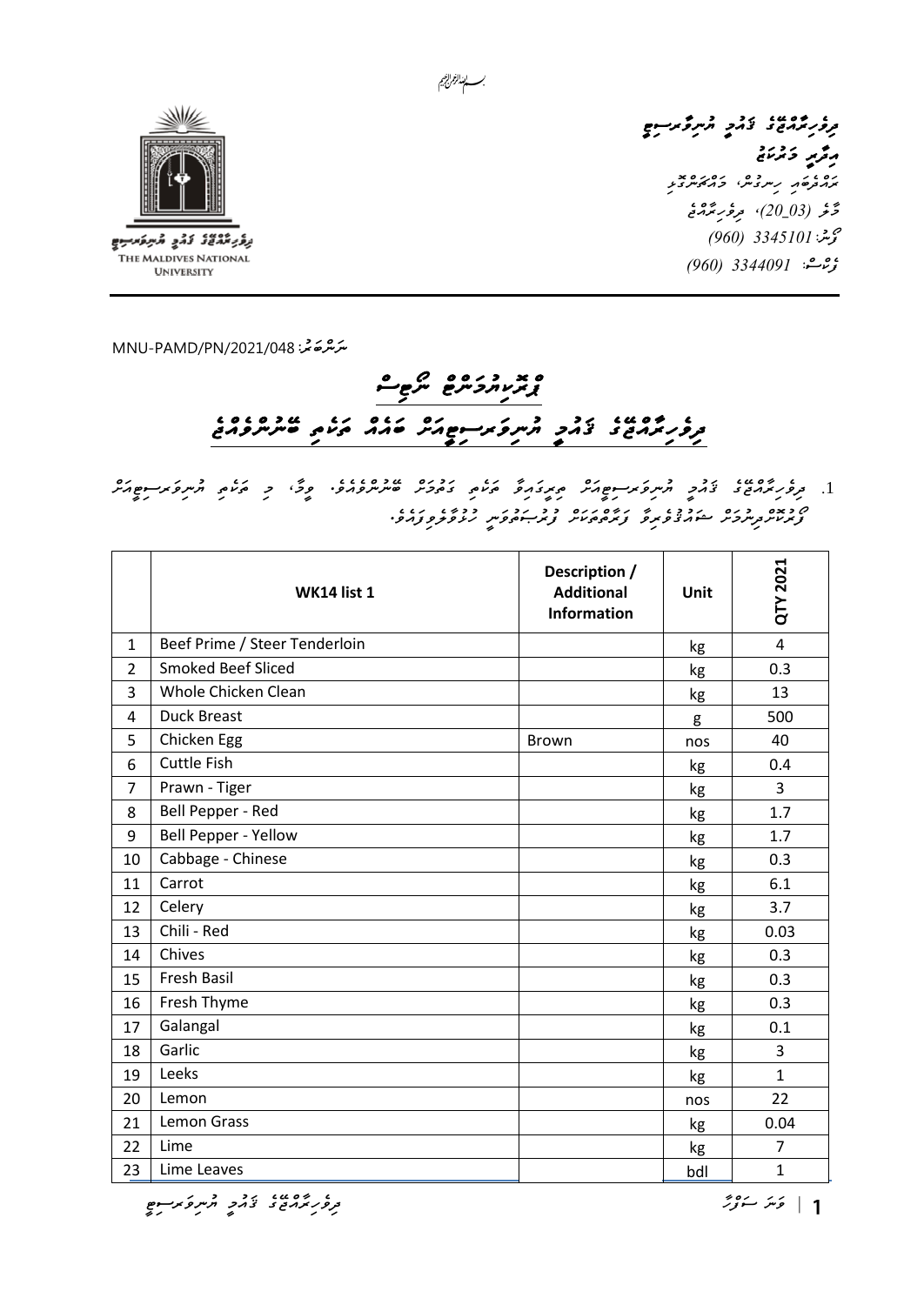| 24 | <b>Mint Leaves</b>                 |       | kg  | 0.05           |
|----|------------------------------------|-------|-----|----------------|
| 25 | Mushroom Button Fresh              |       | kg  | 2.5            |
| 26 | Mushroom Enoki                     |       | pkt | $\mathbf{1}$   |
| 27 | Onion                              |       | kg  | $\mathbf{1}$   |
| 28 | Onion White                        |       | kg  | 1.5            |
| 29 | <b>Onion Spring</b>                |       | kg  | 0.1            |
| 30 | Parsley                            |       | kg  | 0.052          |
| 31 | Parsnip                            |       | kg  | 0.25           |
| 32 | <b>Shallots</b>                    |       | kg  | 0.4            |
| 33 | <b>Tomato Roma</b>                 |       | kg  | $\overline{2}$ |
| 34 | Turnip                             |       | kg  | 3.35           |
| 35 | Apple - Green                      |       | nos | 10             |
| 36 | Apple - red                        |       | nos |                |
| 37 | Raspberry                          |       | kg  | 0.25           |
| 38 | Macaroni                           |       | pkt | $\mathbf{1}$   |
| 39 | Cheese Gruyere                     |       | kg  | $\mathbf{1}$   |
| 40 | Cheese Parmesan Block Grana Padano |       | kg  | 0.5            |
| 41 | <b>Cheese Parmesan Grated</b>      |       | kg  | 0.2            |
| 42 | <b>Cream Cooking Elle Vire</b>     |       | ltr | 6              |
| 43 | Whipping cream Elle & Vire         |       | ltr |                |
| 44 | <b>Balsamic Vinegar</b>            | White | btl | $\mathbf{1}$   |
| 45 | French Bread                       |       | nos | 6              |
| 46 | Bread - White                      |       | nos | 3              |

|                | WK14 list 2                   | Description /<br><b>Additional</b><br><b>Information</b> | Unit | QTY 2021       |
|----------------|-------------------------------|----------------------------------------------------------|------|----------------|
| $\mathbf{1}$   | Brown Sugar - Dark            |                                                          | pkt  | $\mathbf{1}$   |
| $\overline{2}$ | Coarse Sugar                  |                                                          | kg   | 2.5            |
| 3              | Salt Fine                     |                                                          | pkt  | $\mathbf{1}$   |
| 4              | <b>Bread Flour</b>            |                                                          | kg   | $\mathbf{1}$   |
| 5              | <b>Bay Leaves</b>             |                                                          | kg   | 0.027          |
| 6              | Pepper Powder - White         |                                                          | btl  | 1              |
| 7              | <b>Tabasco Habanero Sauce</b> |                                                          | btl  | 1              |
| 8              | <b>Tomato Puree</b>           |                                                          | can  | $\overline{2}$ |
| 9              | <b>Nut Hazelnuts Roasted</b>  |                                                          | g    | 100            |
| 10             | Sesame Seed Black             |                                                          | kg   | 1              |
| 11             | Passionfruit                  |                                                          | nos  | 10             |
| 12             | Full cream milk               | Arla/Puck                                                | ltr  | 4              |
| 13             | White fish - whole            | Small - $400g$                                           | nos  | 4              |
| 14             | Peeled tomato                 | large                                                    | can  | 1              |
| 15             | Creme Fraiche                 |                                                          | gm   | 500            |
| 16             | <b>Dried Parsley</b>          |                                                          | gm   | 300            |

*ވަނަ ސަފްހާ | ދިވެހިރާއްޖޭގެ ޤައުމީ ޔުނިވަރސިޓީ*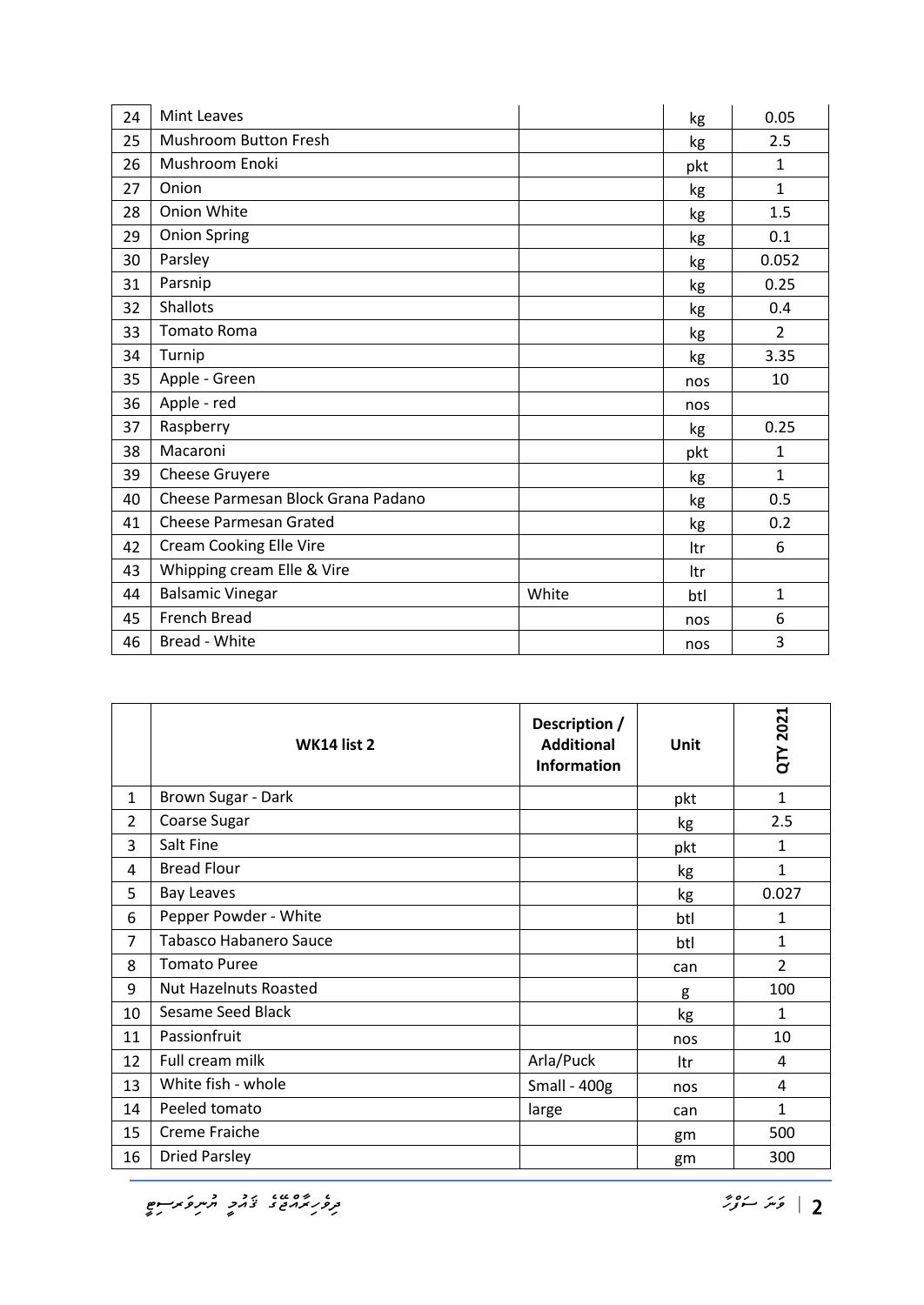| 17 | eggs                     | White    | nos  | 30             |
|----|--------------------------|----------|------|----------------|
| 18 | Pepper                   | Powder   | pkt  | 1              |
| 19 | Olive oil                |          | btl  | 1              |
| 20 | Cream Cheese             |          | pkt  | 3              |
| 21 | <b>Butter</b>            |          | kg   | $\mathbf{1}$   |
| 22 | All-Purpose flour        | Powder   | kg   | 1              |
| 23 | Double cream             |          | ltr  | $\mathbf{1}$   |
| 24 | Vegetable oil            |          | botl | $\mathbf{1}$   |
| 25 | Vinaigrette              |          | botl | $\mathbf{1}$   |
| 26 | Dark Chocolate Callebaut |          | kg   | $\mathbf{1}$   |
| 27 | Gelatin                  |          | g    | 200            |
| 28 | Frozen Strawberry puree  |          | kg   | $\mathbf{1}$   |
| 29 | Frozen Raspberry puree   |          | kg   | 1              |
| 30 | Frozen Blueberry         |          |      | 500            |
| 31 | Sour cream               |          | g    | 150            |
| 32 | fresh Mint               |          | g    | 50             |
| 33 | Fresh Milk               |          | Itr  | 6              |
| 34 | Granny smith apples      |          | nos  | 10             |
| 35 | Puff pastry              |          | kg   | $\mathbf{1}$   |
| 36 | Raspberry fresh          |          | g    | 125            |
| 37 | Apricot jam              |          | g    | 400            |
| 38 | crab meat                |          | kg   | $\mathbf{1}$   |
| 39 | Radish                   |          | g    | 0.5            |
| 40 | Avocado                  |          | nos  | 3              |
| 41 | Mango                    | ripe big | nos  | 3              |
| 42 | Fresh cilantro           |          | g    | 0.3            |
| 43 | Beetroot                 |          | g    | 0.3            |
| 44 | Cherry tomato            |          | g    | 0.2            |
| 45 | Grapefruit               |          | nos  | 4              |
| 46 | pears                    |          | nos  | $\overline{2}$ |

- .<br>2. ح حزمت المحری المروس المسرد توسط الله عن الله عن الله عن الله عن الله عن الله عن الله الله الله الله الله ا<br>2. ح حزمت الله عن الله عن الله عن الله عن الله عن الله عن الله الله عن الله عن الله عن الله عن الله عن الله *ލިސްޓްގައިވާ ހުރިހާ އައިޓަމަކަށް އަގު ހުށަހަޅަންވާނެއެވ.ެ* 
	- .3 *ވީމ،ާ މިތަކެތި ސަޕްލައިކުރުމަށް ޝައުޤުވެރިވާ ފަރާތްތަކުން 18 ނޮވެމްބަރ 2021 ވާ ބުރާސްފަތި ދުވަހުގެ 10:00 ގެ*  غسپس <mark>procurement@mnu.edu.mv كې موسى مۇرى</mark>م ئىككى كىلىمى كېيىتى كىلىمى ئىككى كېيىتى كېيىتى كېيىتى كېيىتى كېيىتى كېيىت *އިތުރު މައުލޫމާތު ސާފުކުރުމަށް ބޭނުންފުޅުވާނަމަ ،3345109 ،3345110 3345111 ނުވަތަ 3345148 އަށް ގުޅުއްވުން އެދެމެވ.ެ*

*16 ނޮވެމްބަރ*